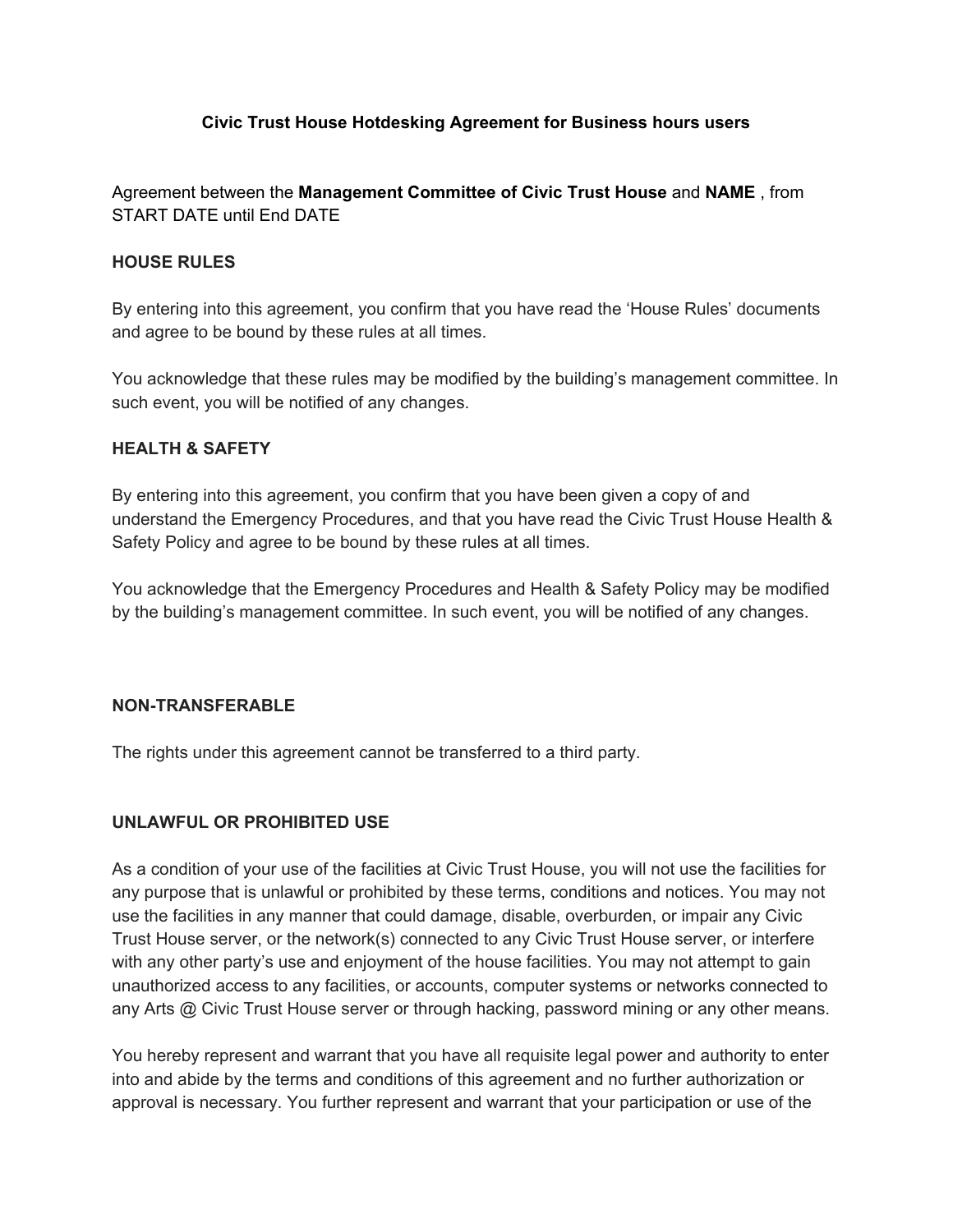Services will not conflict with or result in any breach of any license, contract, agreement or other instrument or obligation to which you are a party.

# **CONFIDENTIALITY**

a) You acknowledge and agree that during your participation in and use of the Services you may be exposed to Confidential Information. "Confidential Information" shall mean all information, in whole or in part, that is disclosed by Arts @ Civic Trust House, or any participant or user of the Services or any employee, affiliate, or agent thereof, that is nonpublic, confidential or proprietary in nature.

Confidential Information also includes, without limitation, information about business, sales, operations, know-how, trade secrets, technology, products, employees, customers, marketing plans, financial information, services, business affairs, any knowledge gained through examination or observation of or access to the facilities, computer systems and/or books and records of Arts @ Civic Trust House, any analyses, compilations, studies or other documents prepared by Arts @ Civic Trust House or otherwise derived in any manner from the Confidential Information and any information that you are obligated to keep confidential or know or has reason to know should be treated as confidential.

b) Your participation in and/or use of the Services obligates you to

i) maintain all Confidential Information in strict confidence;

ii) not to disclose Confidential Information to any third parties;

iii) not to use the Confidential Information in any way directly or indirectly detrimental to Arts @ Civic Trust House, or any participant or user of the Services.

c.) All Confidential Information remains the sole and exclusive property of Arts @ Civic Trust House or the respective disclosing party. You acknowledge and agree that nothing in this agreement or your participation or use of the Services will be construed as granting any rights to you, by license or otherwise, in or to any Confidential Information or any patent, copyright or other intellectual property or proprietary rights of Arts @ Civic Trust House, or any participant or user of the Services.

### **TERMINATION**

Arts @ Civic Trust House reserves the right to terminate any Service at any time. Arts @ Civic Trust House further reserves the right to terminate your participation in and use of any Services, immediately and without notice, if you fail to comply with this agreement or the 'House Rules'.

### **SEVERABILITY**

In the event that any provision or portion of this agreement is determined to be invalid, illegal or unenforceable for any reason, in whole or in part, the remaining provisions of this agreement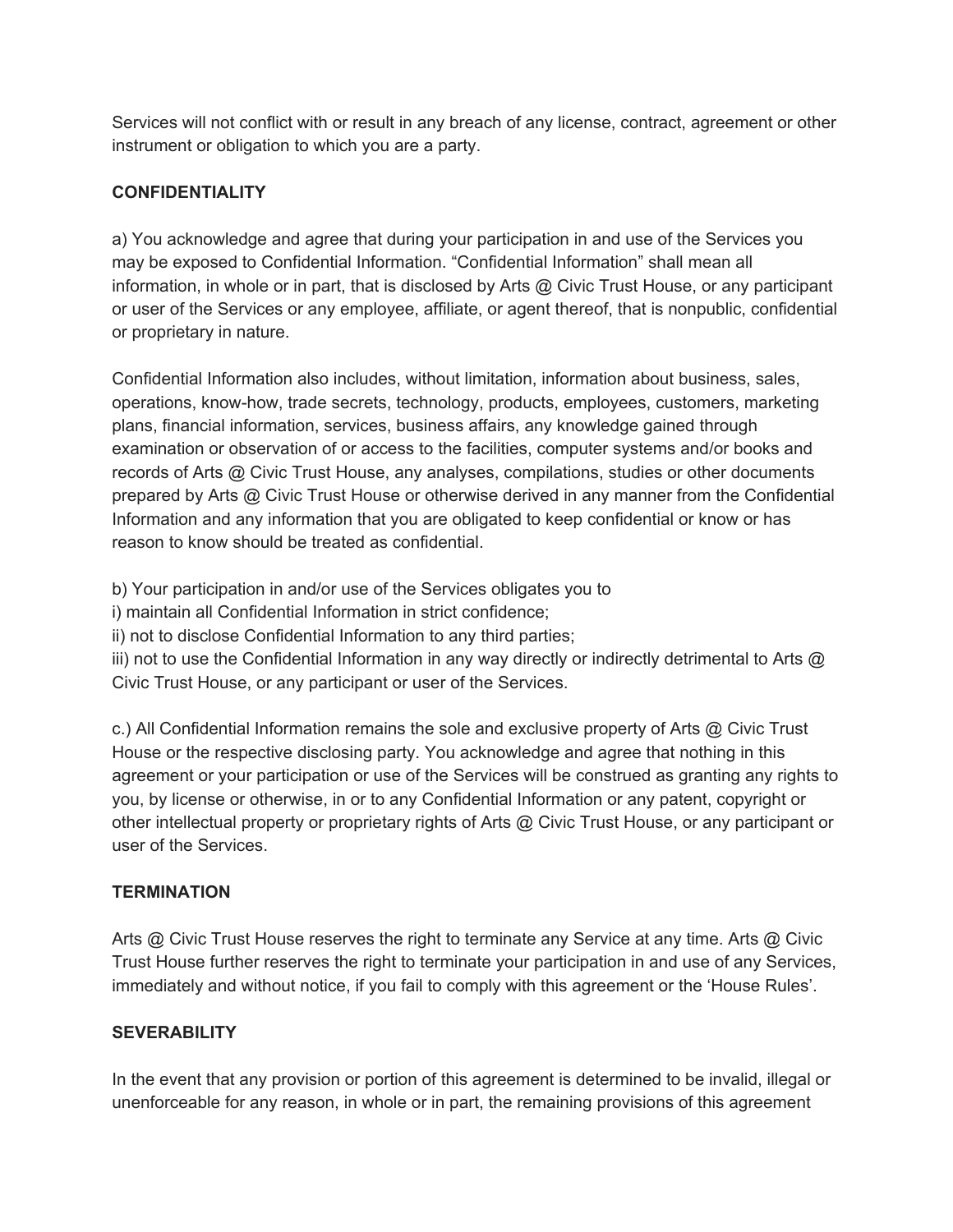shall be unaffected thereby and shall remain in full force and effect to the fullest extent permitted by applicable law.

## **INSURANCE**

Arts @ Civic Trust House will carry Public Liability insurance. As a user, it is strongly suggested that you carry a Renters Insurance policy to cover your own equipment while using our space. That policy may cover your current residence/office, as well as the premises of Civic Trust House.

# **DISCLAIMER OF WARRANTIES**

To the maximum extent permitted by applicable law, Arts @ Civic Trust House provides the services "as is" and with all faults, and hereby disclaim with respect to the services all warranties and conditions, whether express, implied or statutory, including, but not limited to, any (if any) warranties, duties or conditions of or related to: merchantability, fitness for a particular purpose, lack of viruses, accuracy or completeness of responses, results, workmanlike effort and lack of negligence. Also,there is no warranty, duty or condition of title, quiet enjoyment, quiet possession, correspondence to description or non-infringement. The entire risk as to the quality, or arising out of participation in or the use of the services, remains with you.

### **INDEMNIFICATION**

You release, and hereby agree to indemnify, defend and save harmless Arts @ Civic Trust House, its affiliates, divisions, and their past, present and future officers, agents, shareholders, members, representatives, employees, successors and assigns, jointly and individually, from and against all claims, liabilities, losses, damages, costs, expenses, judgments, fines and penalties based upon or arising out of your negligent actions, errors and omissions, willful misconduct and fraud in connection with the participation in or use of the Services. You further agree in the event that you bring a claim or lawsuit in violation of this agreement, you shall be liable for any legal fees and costs incurred by Arts @ Civic Trust House or its respective officers and agents in connection with the defense of such claim or lawsuit.

### **MAIL SERVICES**

Upon conclusion of this agreement, you must redirect your mail or purchase an annual mailing service from Arts @ Civic Trust House. If you fail to make such an arrangement, from 3 weeks after the conclusion of this agreement all mail will be either returned to the sender or binned.